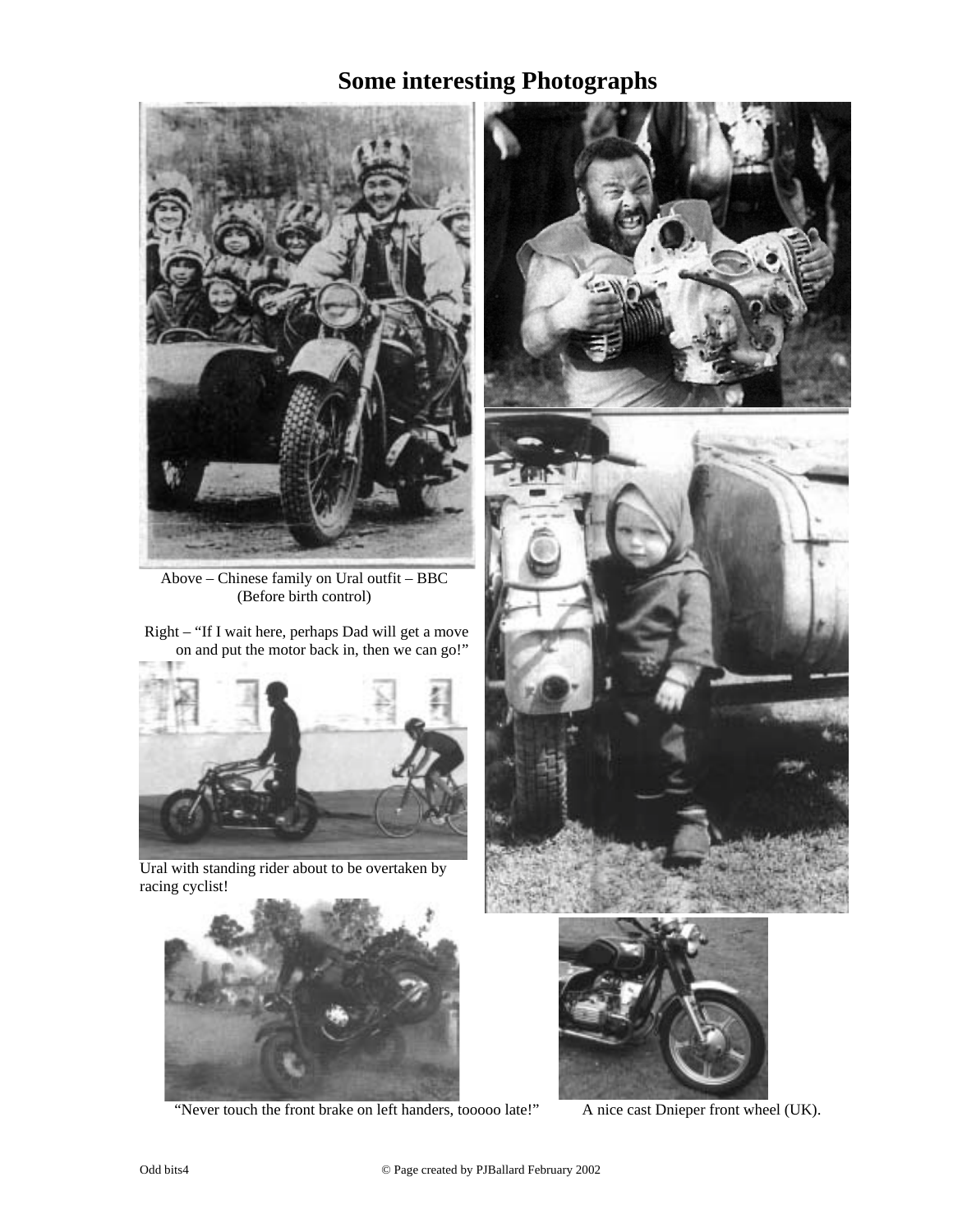## **Some Interesting Customisations**



The Soviet stamp on the right was kindly sent to me by Wallace Brooks of the USA, very interesting.

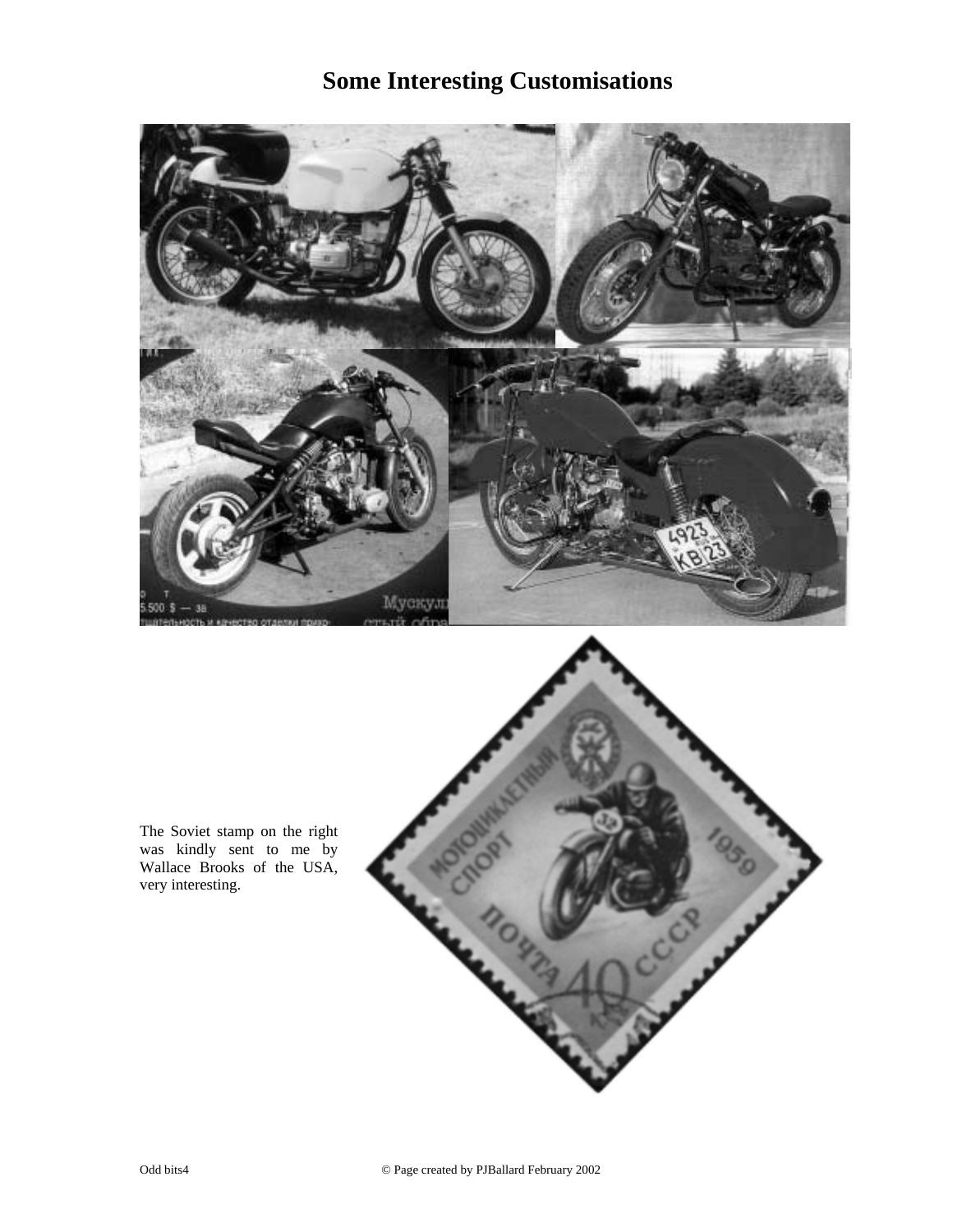



Photo above described as a M31, interesting! Jonathan Smith from Norfolk England 1992 – food for thought! (Neval MT10-36)





Ural M67 lamp, purchased in France 1990 Dnieper cast metal model, made in USSR 1977



Sample of the cast metal medal from KMZ to celebrate the 1,000,000<sup>th</sup> Dnieper produced in 1979. Presented to me by Soviet trade representatives on one of their visits to England. True size – 6cm diameter.